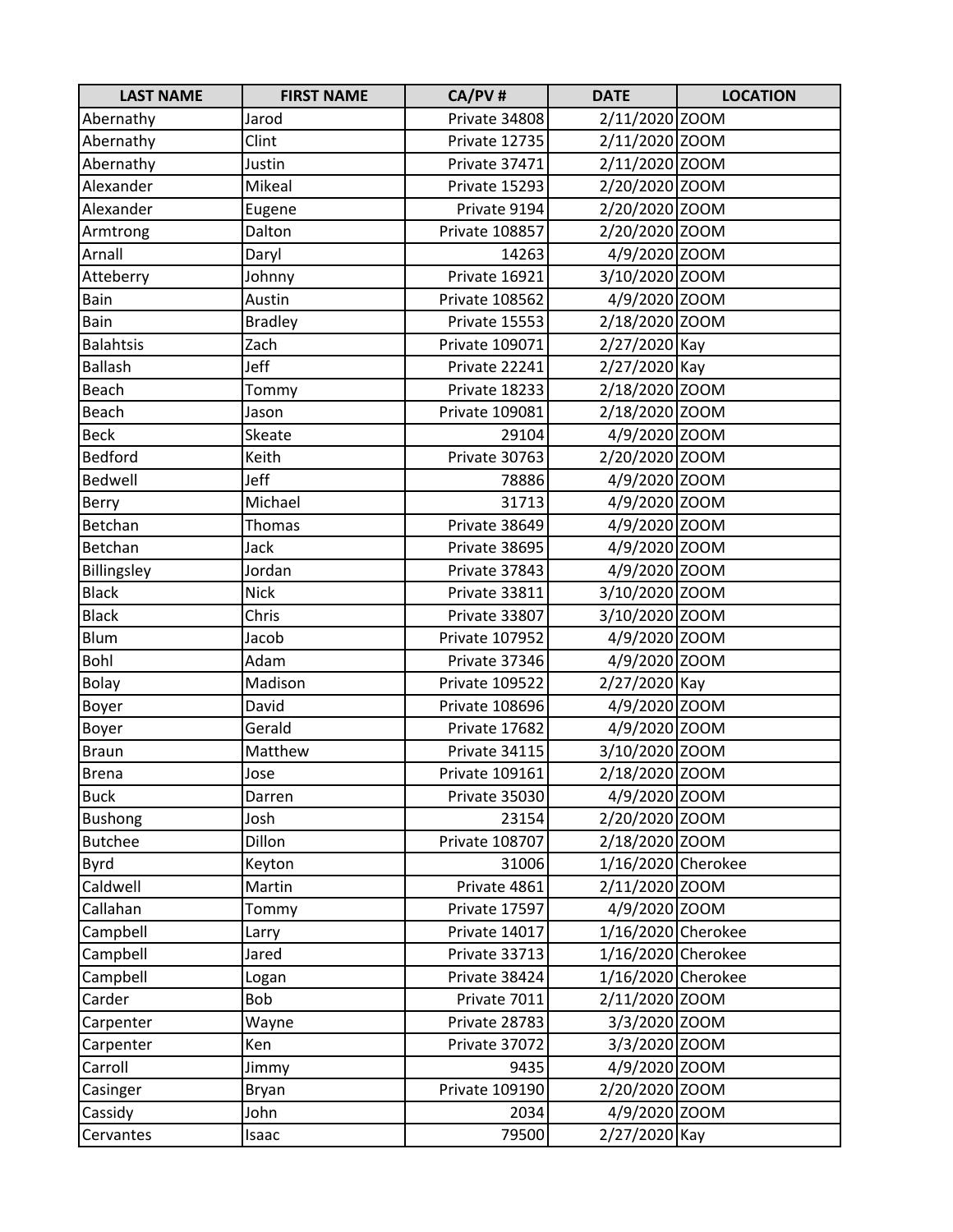| <b>LAST NAME</b> | <b>FIRST NAME</b> | CA/PV#           | <b>DATE</b>        | <b>LOCATION</b> |
|------------------|-------------------|------------------|--------------------|-----------------|
| Chavez           | Greg              | 24552            | 2/11/2020 ZOOM     |                 |
| Chrz             | Kolby             | Private 11014    | 3/3/2020 ZOOM      |                 |
| Clark            | Craig             | Private 27883    | 2/11/2020 ZOOM     |                 |
| Claybaker        | Stan              | Private 28605    | 2/27/2020 Kay      |                 |
| Cline            | Kerry             | Private 32775    | 4/9/2020 ZOOM      |                 |
| Cline            | Randy             | Private 32776    | 4/9/2020 ZOOM      |                 |
| Clinton          | Marty             | Private 19917    | 2/11/2020 ZOOM     |                 |
| Coblentz         | Charlie           | 24004            | 4/9/2020 ZOOM      |                 |
| Coblentz         | Adam              | ST 92775         | 4/9/2020 ZOOM      |                 |
| Coblentz         | Steven            | Private 21661    | 3/3/2020 ZOOM      |                 |
| Coit             | Richard           | Private 28785    | 3/10/2020 ZOOM     |                 |
| Coker            | Lindsay           | Private 108759   | 3/10/2020 ZOOM     |                 |
| Cole             | Kenneth           | Private 108791   | 2/20/2020 ZOOM     |                 |
| Cole             | <b>Brian</b>      | Private 108790   | 2/20/2020 ZOOM     |                 |
| Cole             | Everett           | Private 013084   | 3/3/2020 ZOOM      |                 |
| Combs            | Conner            | Private 108430   | 4/9/2020 ZOOM      |                 |
| Conner           | Curtis            | 30918            | 1/16/2020 Cherokee |                 |
| Cook             | Danny             | Private 110311   | 3/10/2020 ZOOM     |                 |
| Cooper           | <b>Brady</b>      | Private 34951    | 2/27/2020 Kay      |                 |
| Cosner           | Tom               | Private 7192     | 2/20/2020 ZOOM     |                 |
| Cosner           | Franklin          | Private 3019     | 2/20/2020 ZOOM     |                 |
| Covey            | <b>Burke</b>      | Private 33479    | 3/10/2020 ZOOM     |                 |
| Cowan            | Jason             | Private 32777    | 4/9/2020 ZOOM      |                 |
| Crabtree         | Jonathan          | 21950            | 3/3/2020 ZOOM      |                 |
| Craword          | James             | 25319            | 2/4/2020 ZOOM      |                 |
| Cross            | Greg              | Private 39568    | 4/9/2020 ZOOM      |                 |
| Curl             | Patrick           | Private 37822    | 2/27/2020 Kay      |                 |
| Currier          | Monty             | Private 37477    | 3/3/2020 ZOOM      |                 |
| Dallas           | Geis              | Private 108586   | 4/9/2020 ZOOM      |                 |
| Damron           | Michael           | Private 13375    | 3/10/2020 ZOOM     |                 |
| Damron           | Jake              | Private 108367   | 3/10/2020 ZOOM     |                 |
| Damron           | Jack              | Private 13374    | 3/10/2020 ZOOM     |                 |
| Daniels          | Mickey            | 13242            | 2/20/2020 ZOOM     |                 |
| Darby            | Drew              | Private 37336    | 4/9/2020 ZOOM      |                 |
| Davis            | Joe               | Private 36112    | 2/27/2020 Kay      |                 |
| Davis            | Andy              | 30651            | 3/10/2020 ZOOM     |                 |
| Dennis           | James             | Private 109064   | 2/18/2020 ZOOM     |                 |
| Diaz             | Jose              | Private 108765   | 2/11/2020 ZOOM     |                 |
| Diaz             | Carlos            | Private 108766   | 2/11/2020 ZOOM     |                 |
| Diemer Jr        | Robert            | Private 31614    | 2/27/2020 Kay      |                 |
| Diffendaffer     | Barry             | Private 34696    | 3/10/2020 ZOOM     |                 |
| Diffendaffer     | Eddie             | Private 17567    | 3/10/2020 ZOOM     |                 |
| Dixon            | Johnathan         | ST 922776        | 4/9/2020 ZOOM      |                 |
| <b>Dollins</b>   | Wyndell           | 24805            | 2/11/2020 ZOOM     |                 |
| Donley           | Glen              | 24482            | 1/16/2020 Alva     |                 |
| Dorl             | Scott             | Serv Tech 918138 | 2/27/2020 Kay      |                 |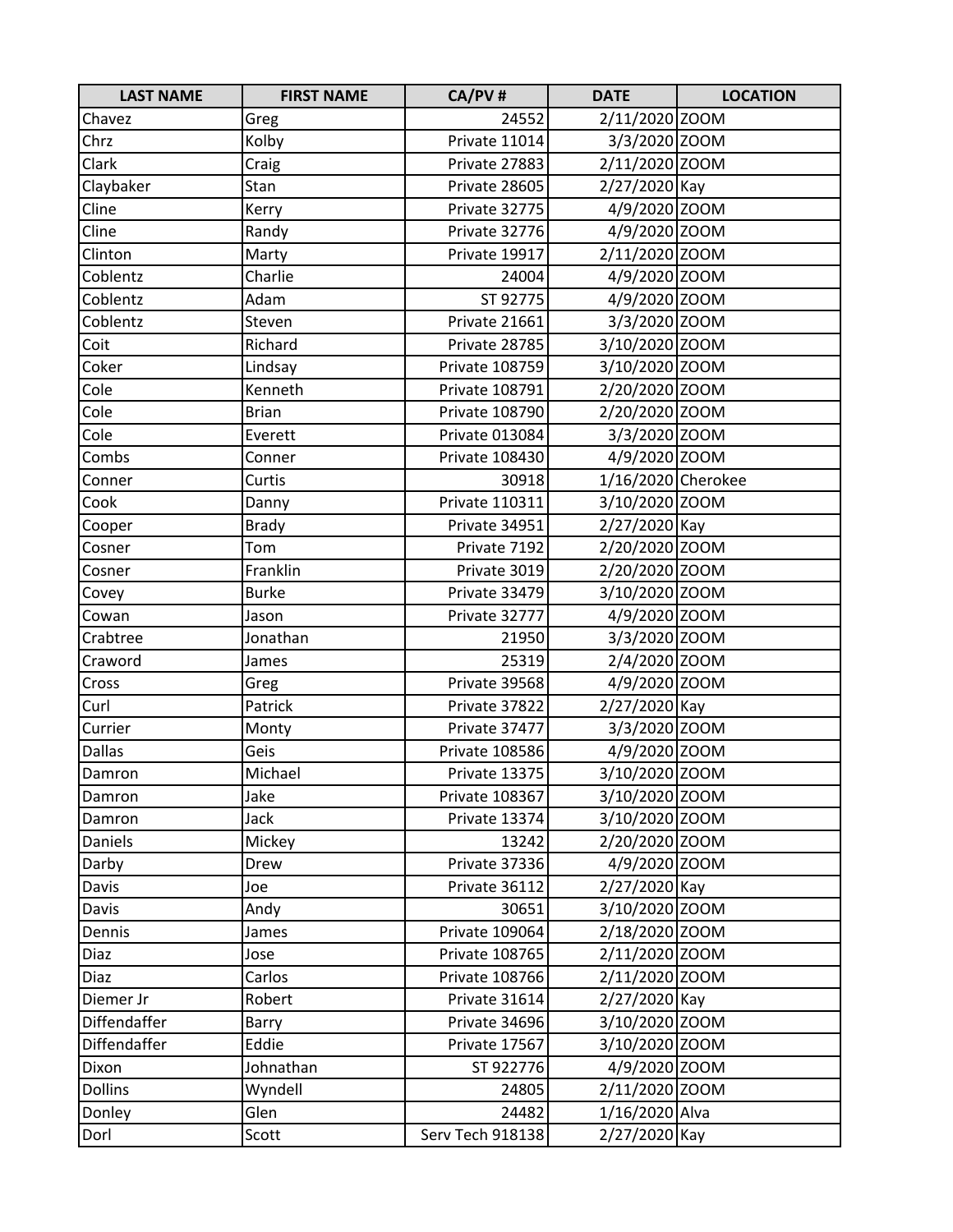| <b>LAST NAME</b> | <b>FIRST NAME</b> | CA/PV#         | <b>DATE</b>        | <b>LOCATION</b> |
|------------------|-------------------|----------------|--------------------|-----------------|
| <b>Drake</b>     | Justin            | Private 37256  | 3/3/2020 ZOOM      |                 |
| <b>Drake</b>     | Randy             | Private 27235  | 3/3/2020 ZOOM      |                 |
| Dvorak           | Justin            | Private 37075  | 3/3/2020 ZOOM      |                 |
| <b>Ellis</b>     | Gene              | Private 109082 | 4/9/2020 ZOOM      |                 |
| Elsener          | Dane              | Private 19446  | 4/9/2020 ZOOM      |                 |
| Embrey           | Dusty             | Private 109125 | 3/10/2020 ZOOM     |                 |
| Engelking        | Franklin          | 30626          | 2/27/2020 Kay      |                 |
| Estes            | Zachary           | Private 107507 | 2/11/2020 ZOOM     |                 |
| Evetts           | Donnie            | Private 33246  | 3/10/2020 ZOOM     |                 |
| Eyster           | Eric              | 23162          | 3/10/2020 ZOOM     |                 |
| Felty            | Keeff             | Private 20123  | 2/11/2020 ZOOM     |                 |
| Fenley           | Andrew            | Private 33778  | 3/10/2020 ZOOM     |                 |
| Ferguson         | Troy              | Private 108380 | 3/10/2020 ZOOM     |                 |
| Ferris           | Jesse             | Private 19023  | 4/9/2020 ZOOM      |                 |
| Fillmore         | Jake              | Private 109726 | 4/9/2020 ZOOM      |                 |
| Fischer          | Roger             | Private 11656  | 4/9/2020 ZOOM      |                 |
| Fischer          | Cody              | Private 33366  | 4/9/2020 ZOOM      |                 |
| Fisher           | Eli               | Private 37506  | 4/9/2020 ZOOM      |                 |
| Fisher           | George            | Private33169   | 4/9/2020 ZOOM      |                 |
| Folsom           | William           | Private 38732  | 2/11/2020 ZOOM     |                 |
| Foots            | Gerald            | Private 108863 | 2/20/2020 ZOOM     |                 |
| Fortney          | Lance             | Private 107570 | 3/3/2020 ZOOM      |                 |
| Foster           | John              | 30843          | 2/27/2020 Kay      |                 |
| Fox              | Jeffrey           | 24529          | 2/4/2020 ZOOM      |                 |
| Friesen          | Ron               | Private 36595  | 2/20/2020 ZOOM     |                 |
| Gamble           | Darrel            | Private 13444  | 3/10/2020 ZOOM     |                 |
| Garrett          | Greg              | 13752          | 3/3/2020 ZOOM      |                 |
| Gibson           | Keith             | Private 109649 | 3/3/2020 ZOOM      |                 |
| Girty            | Kale              | 77723          | 1/16/2020 Cherokee |                 |
| Gist             | Jason             | Private 108027 | 2/20/2020 ZOOM     |                 |
| Glasgow          | Robert            | 21747          | 4/9/2020 ZOOM      |                 |
| Glenn            | Michael           | Private 107615 | 4/9/2020 ZOOM      |                 |
| Godson           | Jerry             | 10327          | 2/11/2020 ZOOM     |                 |
| Goodnight        | Phillip           | Private 9424   | 2/20/2020 ZOOM     |                 |
| Goodnight        | Patrick           | Private 108902 | 2/20/2020 ZOOM     |                 |
| Goodrich         | Garrett           | 30652          | 1/16/2020 Cherokee |                 |
| Gossen           | Stanley           | Private 1568   | 3/10/2020 ZOOM     |                 |
| Gossen           | Chris             | Private 39292  | 3/10/2020 ZOOM     |                 |
| Graham           | Gerald            | Private 20201  | 2/18/2020 ZOOM     |                 |
| Graham           | Gregory           | Prvate 108067  | 2/18/2020 ZOOM     |                 |
| Graham           | Bobby             | Private 108035 | 2/18/2020 ZOOM     |                 |
| Green            | Jessica           | 77793          | 1/16/2020 Cherokee |                 |
| Green            | Jordan            | 30435          | 4/9/2020 ZOOM      |                 |
| Gregerson        | William           | Private 110116 | 4/9/2020 ZOOM      |                 |
| Greteman         | Dennis            | Private 36762  | 3/10/2020 ZOOM     |                 |
| Guerran          | Art               | Private 10906  | 2/18/2020 ZOOM     |                 |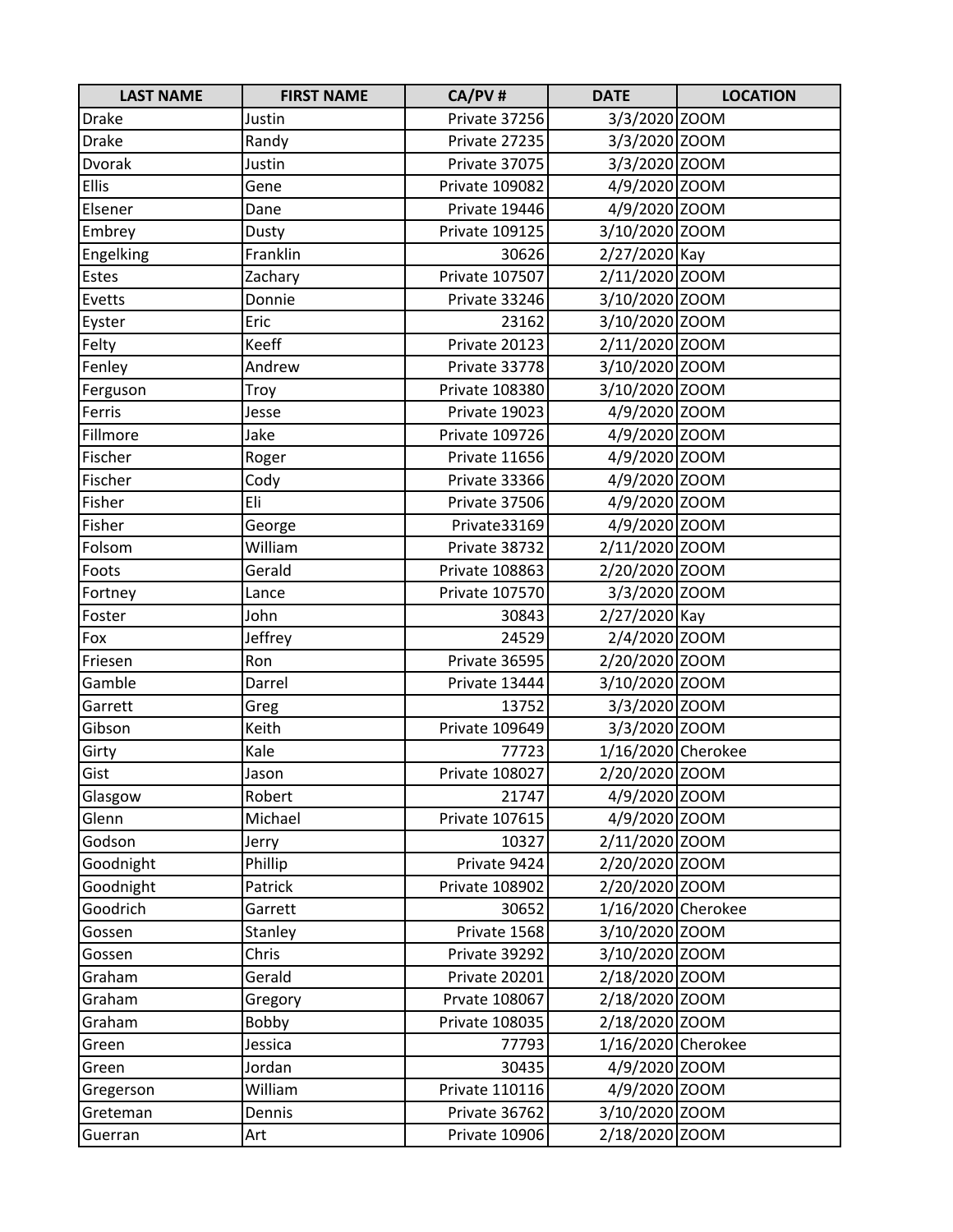| <b>LAST NAME</b> | <b>FIRST NAME</b> | CA/PV#         | <b>DATE</b>        | <b>LOCATION</b> |
|------------------|-------------------|----------------|--------------------|-----------------|
| Hall             | Jace              | Private 109758 | 2/27/2020 Kay      |                 |
| Heard            | Larry             | Private 25080  | 2/18/2020 ZOOM     |                 |
| Heath            | Greg              | 77794          | 4/9/2020 ZOOM      |                 |
| Heath            | Gage              | 78097          | 4/9/2020 ZOOM      |                 |
| Hedrick          | David             | Private 109186 | 2/20/2020 ZOOM     |                 |
| Heinrich         | Tim               | Private 12031  | 3/3/2020 ZOOM      |                 |
| Hernandez        | Pedro             | Private 107576 | 2/11/2020 ZOOM     |                 |
| Hernandez        | Anvar             | Private 107580 | 2/11/2020 ZOOM     |                 |
| Hill             | Tom               | Private 26315  | 2/27/2020 Kay      |                 |
| Hohmann          | Jared             | Private 37917  | 1/16/2020 Cherokee |                 |
| Holland          | Dan               | Private 37281  | 2/20/2020 ZOOM     |                 |
| Hollingsworth    | Hunter            | 79838          | 3/10/2020 ZOOM     |                 |
| Holt             | Colten            | Private 38354  | 3/10/2020 ZOOM     |                 |
| Hoover           | John              | Private 28457  | 3/10/2020 ZOOM     |                 |
| Horniwell        | Gary              | Private 2278   | 2/27/2020 Kay      |                 |
| Huckaby          | Eric              | Private 60051  | 2/20/2020 ZOOM     |                 |
| Hughes           | Aaron             | Private 37115  | 1/16/2020 Cherokee |                 |
| Hughes           | Waceu             | 78864          | 4/9/2020 ZOOM      |                 |
| Hunt             | Landon            | Private 28935  | 4/9/2020 ZOOM      |                 |
| Imgarten         | Wilton            | Private 29474  | 4/9/2020 ZOOM      |                 |
| Imgarten         | Tom               | Private 23154  | 3/3/2020 ZOOM      |                 |
| Irwin            | Jeff              | Private 37198  | 1/16/2020 Cherokee |                 |
| Jackson          | <b>Travis</b>     | Private 36507  | 3/10/2020 ZOOM     |                 |
| Jarvis           | Dustin            | Private 37088  | 3/3/2020 ZOOM      |                 |
| Jeans            | Rick              | Private 8006   | 2/27/2020 Kay      |                 |
| Jensen           | Jarred            | ST 921224      | 2/4/2020 ZOOM      |                 |
| Jenson           | Chuck             | Private 17908  | 4/9/2020 ZOOM      |                 |
| Jimenez          | Francisco         | Private 109202 | 2/18/2020 ZOOM     |                 |
| Johnson          | Curtis            | 29130          | 1/16/2020 Cherokee |                 |
| Johnson          | Levi              | 28430          | 1/16/2020 Cherokee |                 |
| Johnson          | Cathe             | Private 39014  | 4/9/2020 ZOOM      |                 |
| Johnson          | Doug              | Private 16725  | 4/9/2020 ZOOM      |                 |
| Johnson          | Jerry             | Private 34191  | 4/9/2020 ZOOM      |                 |
| Johnson          | Matthew           | 24911          | 3/10/2020 ZOOM     |                 |
| Johnson          | Scott             | Private 109461 | 3/3/2020 ZOOM      |                 |
| Johnson          | Mike              | Private 39498  | 3/3/2020 ZOOM      |                 |
| Johnson          | Dakota            | Private 39497  | 3/3/2020 ZOOM      |                 |
| Johnston         | <b>Brandon</b>    | ST 951492      | 2/4/2020 ZOOM      |                 |
| Johnston         | Justin            | Private 109648 | 3/3/2020 ZOOM      |                 |
| Jones            | Rodney            | Private 108278 | 4/9/2020 ZOOM      |                 |
| Jonker           | Jacobus           | Private 38987  | 4/9/2020 ZOOM      |                 |
| Jordan           | Kenneth           | Private 107725 | 1/16/2020 Cherokee |                 |
| Keahey           | Charles           | Private 108265 | 3/10/2020 ZOOM     |                 |
| Keahey           | Jonathan          | Private 33205  | 3/10/2020 ZOOM     |                 |
| Keith            | Jacob             | 29131          | 1/16/2020 Cherokee |                 |
| Kell             | Art               | Private 107592 | 2/4/2020 ZOOM      |                 |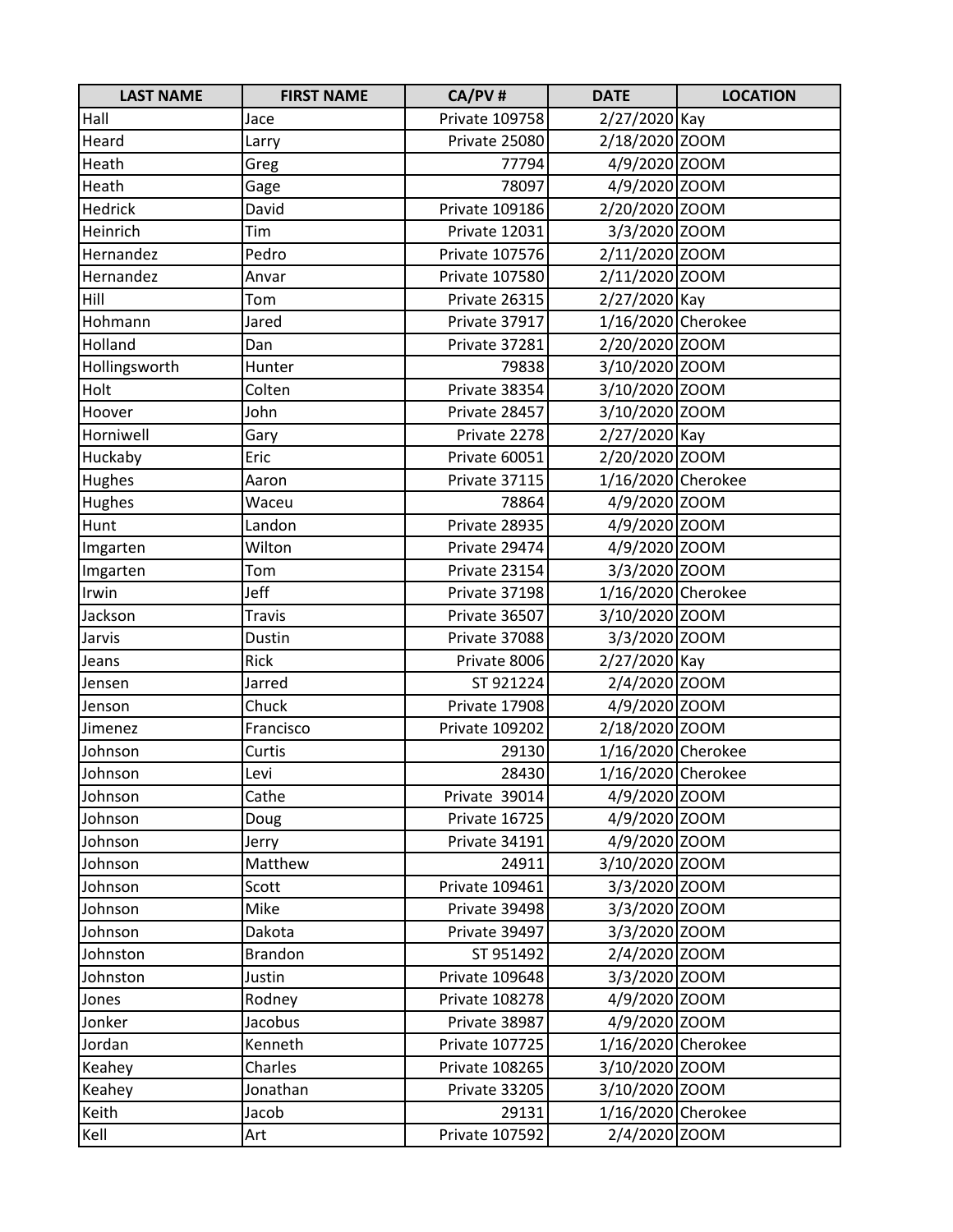| <b>LAST NAME</b> | <b>FIRST NAME</b> | CA/PV#         | <b>DATE</b>        | <b>LOCATION</b> |
|------------------|-------------------|----------------|--------------------|-----------------|
| Kelley           | Floyd             | Private 15688  | 3/3/2020 ZOOM      |                 |
| Kelly            | Joe               | Private 7628   | 2/11/2020 ZOOM     |                 |
| Kelsey           | Carter            | Private 109651 | 3/3/2020 ZOOM      |                 |
| Kennemer         | Dale              | Private 31580  | 4/9/2020 ZOOM      |                 |
| Kienholz         | Steve             | Private 10649  | 3/3/2020 ZOOM      |                 |
| Kilhoffer        | Mark              | Private 33251  | 3/10/2020 ZOOM     |                 |
| Killmer          | Michael           | Private 36388  | 4/9/2020 ZOOM      |                 |
| <b>King</b>      | Steven            | Private 22508  | 3/10/2020 ZOOM     |                 |
| Knox             | Steve             | Private 109173 | 2/18/2020 ZOOM     |                 |
| Kodesh           | Tony              | Private 26776  | 3/3/2020 ZOOM      |                 |
| Kraft            | Kaleb             | 25241          | 1/16/2020 Cherokee |                 |
| Krasser          | Jerry             | 6555           | 4/9/2020 ZOOM      |                 |
| Kubicek          | Mike              | Private 22493  | 3/3/2020 ZOOM      |                 |
| Kuhnemund        | Jon               | Private 36927  | 4/9/2020 ZOOM      |                 |
| Kuhnemund        | Daryl             | Private 33589  | 4/9/2020 ZOOM      |                 |
| Lahann           | <b>Brian</b>      | 13636          | 4/9/2020 ZOOM      |                 |
| Landes           | Jason             | Private 30237  | 4/9/2020 ZOOM      |                 |
| Leeper           | Jay               | Private 28695  | 1/16/2020 Alva     |                 |
| Leonard          | Kody              | 78881          | 2/27/2020 Kay      |                 |
| Leonard          | Greg              | Private 38447  | 3/3/2020 ZOOM      |                 |
| Level            | Rusty             | Private 109650 | 3/3/2020 ZOOM      |                 |
| Leverett         | Austin            | Private 35313  | 2/18/2020 ZOOM     |                 |
| Lindenmayer      | Richard           | 29360          | 2/27/2020 Kay      |                 |
| Lindsey          | Dylan             | Private 108787 | 2/27/2020 Kay      |                 |
| Littlefield      | Ross              | Private 109158 | 1/16/2020 Cherokee |                 |
| Littlefield      | Kory              | 79834          | 4/9/2020 ZOOM      |                 |
| Lively           | Mark              | Private 33199  | 3/3/2020 ZOOM      |                 |
| Locke            | Clifford          | Private 32484  | 2/27/2020 Kay      |                 |
| Lohmann          | Jay               | 25452          | 1/16/2020 Alva     |                 |
| Longacre         | Kelly             | Private 18080  | 2/4/2020 ZOOM      |                 |
| Lowry            | <b>Brody</b>      | Private 108984 | 4/9/2020 ZOOM      |                 |
| Luttmer          | Robert            | Private 11868  | 3/10/2020 ZOOM     |                 |
| Magott           | Roger             | Private 17227  | 3/3/2020 ZOOM      |                 |
| Mannering        | Tyler             | Private 32163  | 3/10/2020 ZOOM     |                 |
| Martin           | Jeremy Mark       | Private 32621  | 2/11/2020 ZOOM     |                 |
| Martinez         | Tyler             | Private 35772  | 2/27/2020 Kay      |                 |
| Martins          | Randy             | 34348          | 3/3/2020 ZOOM      |                 |
| Massey           | Joshua            | 23542          | 4/9/2020 ZOOM      |                 |
| Mcamey           | <b>Brandon</b>    | 78874          | 1/16/2020 Cherokee |                 |
| McAskill         | Tom               | Private 9050   | 2/11/2020 ZOOM     |                 |
| Mccleery         | Geary             | Private 107779 | 2/27/2020 Kay      |                 |
| Mccllough        | John              | Private 13701  | 4/9/2020 ZOOM      |                 |
| McClure          | Gregroy           | 30032          | 4/9/2020 ZOOM      |                 |
| McCollough       | Evan              | Private 109041 | 3/3/2020 ZOOM      |                 |
| McCollough       | David             | 31925          | 3/3/2020 ZOOM      |                 |
| McDonald         | Daniel            | 23600          | 4/9/2020 ZOOM      |                 |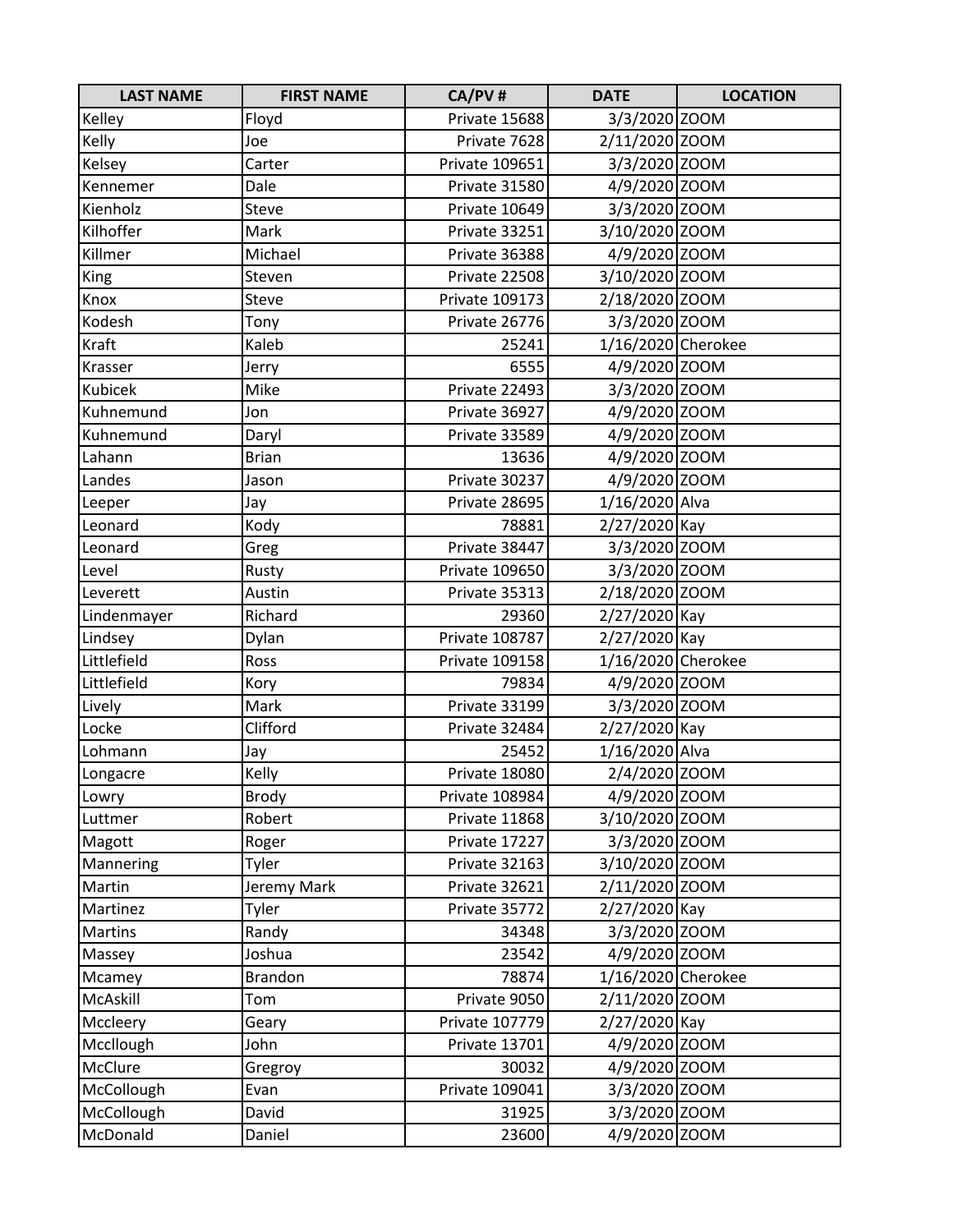| <b>LAST NAME</b> | <b>FIRST NAME</b> | CA/PV#         | <b>DATE</b>        | <b>LOCATION</b> |
|------------------|-------------------|----------------|--------------------|-----------------|
| <b>McGire</b>    | Gavin             | 28349          | 1/16/2020 Alva     |                 |
| McIntyre         | <b>Brent</b>      | Private 108271 | 4/9/2020 ZOOM      |                 |
| McKinley         | <b>Brady</b>      | Private 22682  | 4/9/2020 ZOOM      |                 |
| McKinley         | Jerry             | Private 17578  | 4/9/2020 ZOOM      |                 |
| McKinley         | Gerad             | Private 15234  | 3/3/2020 ZOOM      |                 |
| Meeker           | Michael           | 21429          | 2/27/2020 Kay      |                 |
| Merz             | Doug              | Private 36441  | 2/27/2020 Kay      |                 |
| Merz             | Dave              | Private 21149  | 2/27/2020 Kay      |                 |
| Metscher         | Richard           | 23743          | 3/10/2020 ZOOM     |                 |
| Metzger          | Toby              | Private 31028  | 3/3/2020 Zoom      |                 |
| Meyer            | Ted               | 31707          | 4/9/2020 ZOOM      |                 |
| Michael          | <b>King</b>       | Private 34679  | 4/9/2020 ZOOM      |                 |
| Miller           | Nathan            | 79162          | 3/10/2020 ZOOM     |                 |
| Miller           | James             | Private 36842  | 3/10/2020 ZOOM     |                 |
| Miller           | Dennis            | Private 5442   | 3/10/2020 ZOOM     |                 |
| Miller           | Boone             | Private 109121 | 2/18/2020 ZOOM     |                 |
| Miller           | Timothy           | Private 109031 | 2/18/2020 ZOOM     |                 |
| Miller           | Tim               | Private 34443  | 2/18/2020 ZOOM     |                 |
| Mitchell         | <b>Brian</b>      | Private 32401  | 4/9/2020 ZOOM      |                 |
| Mitchell         | Mark              | Private 35266  | 3/3/2020 ZOOM      |                 |
| Morrill          | James             | Private 27831  | 2/18/2020 ZOOM     |                 |
| Muegge           | Elliott           | Private 109762 | 4/9/2020 ZOOM      |                 |
| Muhlbaier        | Chris             | 76711          | 1/16/2020 Cherokee |                 |
| Murley           | Cameron           | 28322          | 4/9/2020 ZOOM      |                 |
| Nasser           | Shannon           | 21755          | 2/28/2020 ZOOM     |                 |
| Netherton        | Ricky             | 10015          | 2/11/2020 ZOOM     |                 |
| Newman           | Dylan             | 29134          | 1/16/2020 Cherokee |                 |
| Nichols          | Bryan             | Private 36564  | 4/9/2020 ZOOM      |                 |
| Nichols          | Pete              | Private 33840  | 4/9/2020 ZOOM      |                 |
| Nightengale      | Darwin            | Private 36409  | 2/18/2020 ZOOM     |                 |
| Nightingale      | Sheldon           | Private 37124  | 3/10/2020 ZOOM     |                 |
| Nine             | David             | Private 22817  | 4/9/2020 ZOOM      |                 |
| Nowakowski       | Benjamin          | Private 32335  | 3/3/2020 ZOOM      |                 |
| Nowakowski       | Gregory           | Private 10862  | 3/3/2020 ZOOM      |                 |
| Nugent           | Ed                | Private 35013  | 2/20/2020 ZOOM     |                 |
| Null             | Scott             | Private 13262  | 4/9/2020 ZOOM      |                 |
| Nusser           | Alan              | 11932          | 1/16/2020 Cherokee |                 |
| Nuttle           | Tony              | Private 107647 | 3/3/2020 ZOOM      |                 |
| Ocoboch          | Charles           | 26892          | 1/16/2020 Alva     |                 |
| Oren             | Stone             | Private 28482  | 3/10/2020 ZOOM     |                 |
| Otto             | John              | Private 108490 | 2/27/2020 Kay      |                 |
| Otto             | <b>Brian</b>      | Private 33633  | 2/27/2020 Kay      |                 |
| Parsons          | Don               | Private 22998  | 2/18/2020 ZOOM     |                 |
| Pena             | Joseph            | Private 109191 | 2/20/2020 ZOOM     |                 |
| Perez            | Alberto           | Private 107574 | 2/11/2020 ZOOM     |                 |
| Pettijohn        | Mchael            | 14226          | 2/4/2020 ZOOM      |                 |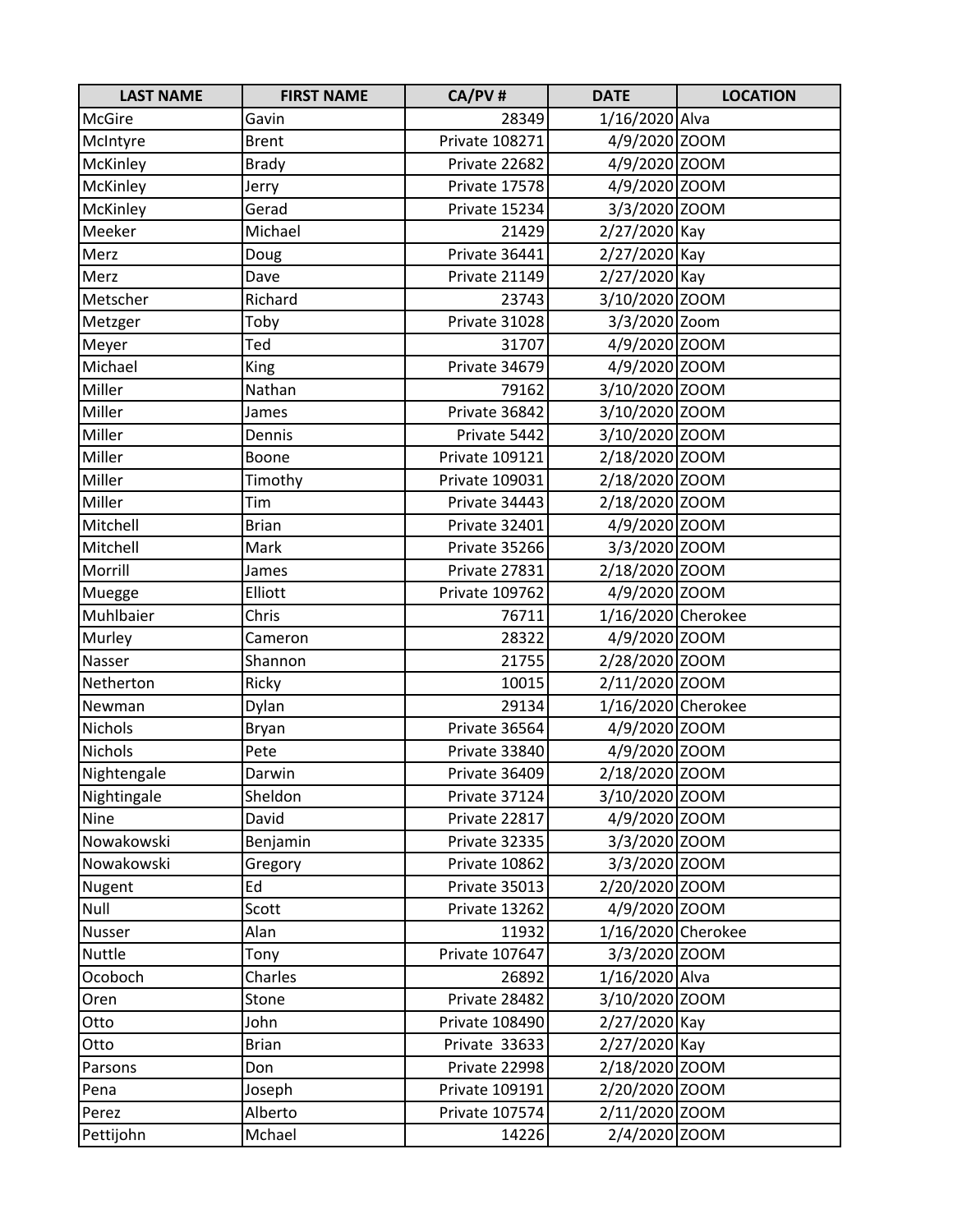| <b>LAST NAME</b> | <b>FIRST NAME</b> | CA/PV#           | <b>DATE</b>        | <b>LOCATION</b> |
|------------------|-------------------|------------------|--------------------|-----------------|
| Pollard          | <b>Barry</b>      | Private 108014   | 4/9/2020 ZOOM      |                 |
| Powell           | Dale              | Private 109476   | 3/3/2020 ZOOM      |                 |
| Rallagh          | <b>Brent</b>      | Private 36918    | 2/27/2020 Kay      |                 |
| Ramirez          | Jose              | Private 109201   | 2/11/2020 ZOOM     |                 |
| Ratzlaff         | Sherwin           | Private 6763     | 4/9/2020 ZOOM      |                 |
| Ray              | Martin            | 39654            | 2/27/2020 Kay      |                 |
| Regier           | Paul              | Private 22775    | 2/27/2020 Kay      |                 |
| Regier           | Colton            | Serv Tech 952933 | 2/27/2020 Kay      |                 |
| Regier           | Craig             | 29603            | 2/27/2020 Kay      |                 |
| Reinhart         | Logan             | Private 109496   | 1/16/2020 Cherokee |                 |
| Reinhart         | Zachary           | 78863            | 4/9/2020 ZOOM      |                 |
| Reyes            | Gerardo           | Private 109171   | 2/18/2020 ZOOM     |                 |
| Reynold          | Tafton            | 76599            | 2/28/2020 ZOOM     |                 |
| Rhoades          | Jimmy             | Private 39535    | 3/10/2020 ZOOM     |                 |
| Rhodes           | <b>Rick</b>       | 30034            | 1/16/2020 Alva     |                 |
| Rice             | Dean              | Private 37319    | 2/18/2020 ZOOM     |                 |
| Ridling          | Russell           | Private 108859   | 4/9/2020 ZOOM      |                 |
| Ridling          | Rhett             | Private 108886   | 4/9/2020 ZOOM      |                 |
| Ridling          | Ricky             | Private 35469    | 4/9/2020 ZOOM      |                 |
| Riley            | <b>Brady</b>      | 5644             | 4/9/2020 ZOOM      |                 |
| Roberson         | Tommy             | Private 9176     | 2/20/2020 ZOOM     |                 |
| Roberts          | Richard           | Private 11098    | 2/11/2020 ZOOM     |                 |
| Robston          | Roger             | Private 108792   | 2/20/2020 ZOOM     |                 |
| Rogers           | James             | Private 38276    | 2/20/2020 ZOOM     |                 |
| Rolph            | Chester           | Private 107964   | 3/3/2020 ZOOM      |                 |
| Rosas            | Larry             | 25295            | 4/9/2020 ZOOM      |                 |
| Ross             | Jankie            | Private 22458    | 3/3/2020 ZOOM      |                 |
| Rothgeb          | Kevin             | Private 22258    | 2/27/2020 Kay      |                 |
| Roudebush        | Robert            | Private 17991    | 2/11/2020 ZOOM     |                 |
| Rowe             | Roger             | Private 37988    | 3/3/2020 ZOOM      |                 |
| Salisbury        | <b>Thomas</b>     | Private 36659    | 3/3/2020 ZOOM      |                 |
| Sanders          | Heath             | 21784            | 2/20/2020 ZOOM     |                 |
| Schantz          | Benjamin          | Private 108740   | 4/9/2020 ZOOM      |                 |
| Schantz          | Merlin            | Private 5925     | 4/9/2020 ZOOM      |                 |
| Schaufele        | <b>Brady</b>      | Private 36857    | 3/10/2020 ZOOM     |                 |
| Schiber          | Don               | Private 36864    | 2/27/2020 Kay      |                 |
| Schickendanz     | Tom               | Private 107396   | 1/16/2020 Cherokee |                 |
| Schimmel         | Tony              | Private 33688    | 3/10/2020 ZOOM     |                 |
| Schlup           | Doug              | 77444            | 1/16/2020 Cherokee |                 |
| Schmedt          | Wayne             | Private 107638   | 2/11/2020 ZOOM     |                 |
| Schmedt          | Theo              | Private 38172    | 2/18/2020 ZOOM     |                 |
| Schneberger      | <b>Brian</b>      | Private 37314    | 3/10/2020 ZOOM     |                 |
| Schoen           | Joe               | Private 108924   | 2/20/2020 ZOOM     |                 |
| Schultz          | Gary              | Private 36432    | 4/9/2020 ZOOM      |                 |
| Schulz           | Benjamin          | Private 109165   | 2/11/2020 ZOOM     |                 |
| Schulz           | Mike              | Private 14009    | 2/11/2020 ZOOM     |                 |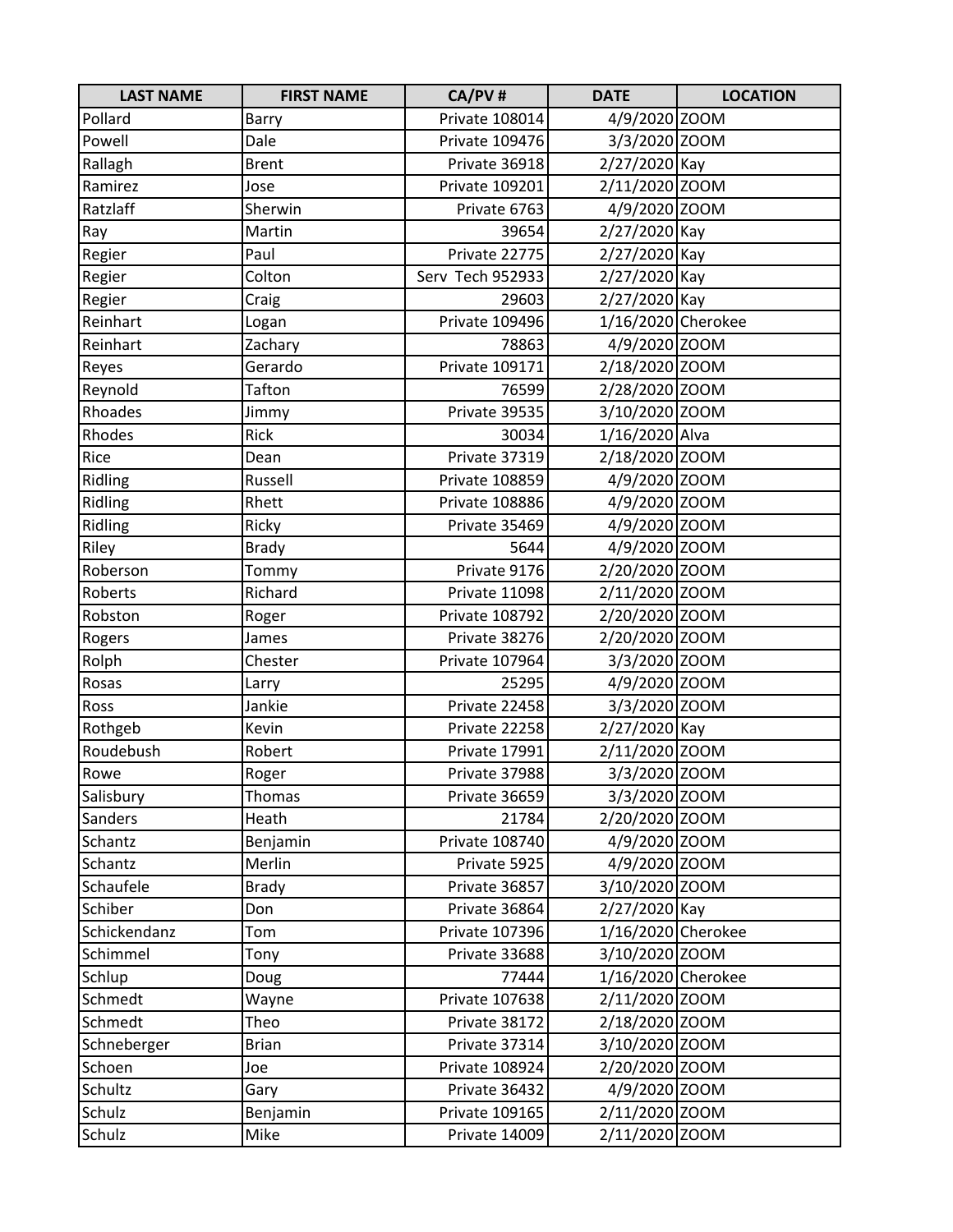| <b>LAST NAME</b> | <b>FIRST NAME</b> | CA/PV#         | <b>DATE</b>        | <b>LOCATION</b> |
|------------------|-------------------|----------------|--------------------|-----------------|
| Schuster         | Mike              | Private 35924  | 2/11/2020 ZOOM     |                 |
| Scott            | Jeffrey           | Private 16528  | 2/27/2020 Kay      |                 |
| Sebo             | Justin            | Private 16135  | 2/20/2020 ZOOM     |                 |
| Self             | Jim               | Private 36103  | 3/3/2020 ZOOM      |                 |
| Self             | Jerod             | Private 37371  | 3/3/2020 ZOOM      |                 |
| Sheath           | Gavin             | Private 21680  | 2/27/2020 Kay      |                 |
| Sheets           | Darin             | Private 27856  | 2/27/2020 Kay      |                 |
| Sheets           | Donald            | Private 27855  | 2/27/2020 Kay      |                 |
| Sheffield        | Chad              | Private 37510  | 2/20/2020 ZOOM     |                 |
| Smith            | <b>Brian</b>      | Private 107516 | 3/10/2020 ZOOM     |                 |
| Smith            | Jimmy             | Private 13530  | 3/10/2020 ZOOM     |                 |
| Smith            | Spencer           | Private 108965 | 3/10/2020 ZOOM     |                 |
| Smith            | Mark              | 30613          | 2/11/2020 ZOOM     |                 |
| Snelson          | Steve             | Private 27701  | 4/9/2020 ZOOM      |                 |
| Snyder           | Scott             | Private 109103 | 4/9/2020 ZOOM      |                 |
| Steichan         | Nicholas          | Private 38635  | 2/27/2020 Kay      |                 |
| Steichen         | David             | Private 28740  | 2/27/2020 Kay      |                 |
| Steichen         | Thomas            | Private 109405 | 2/27/2020 Kay      |                 |
| Steichen         | Marty             | 13254          | 2/27/2020 Kay      |                 |
| Steinert         | Adam              | Private 38015  | 4/9/2020 ZOOM      |                 |
| <b>Stotts</b>    | John              | Private 109480 | 1/16/2020 Cherokee |                 |
| Strawn           | Gregory           | Private 39329  | 4/9/2020 ZOOM      |                 |
| Strawn           | Ryan              | Private 39332  | 4/9/2020 ZOOM      |                 |
| Strobel          | Cody              | Private 109445 | 3/10/2020 ZOOM     |                 |
| Stroel           | Mark              | Private 37816  | 3/10/2020 ZOOM     |                 |
| Stundard         | Jake              | Private 35221  | 3/3/2020 ZOOM      |                 |
| Stutzman         | Karl              | Private 27810  | 4/9/2020 ZOOM      |                 |
| Tatum            | Kelton            | Private 108743 | 4/9/2020 ZOOM      |                 |
| Tatum            | Terral            | Private 29020  | 4/9/2020 ZOOM      |                 |
| Taylor           | Kenneth           | Private 109348 | 2/27/2020 Kay      |                 |
| Taylor           | Michael           | Private 17519  | 2/27/2020 Kay      |                 |
| Taylor           | Michael           | Private 108431 | 4/9/2020 ZOOM      |                 |
| Taylor           | Nathan            | 78041          | 4/9/2020 ZOOM      |                 |
| Taylor           | Cary              | Private 26836  | 4/9/2020 ZOOM      |                 |
| Tebow            | Tracy             | Private 37034  | 2/27/2020 Kay      |                 |
| Thompson         | Jerry             | Private 32767  | 4/9/2020 ZOOM      |                 |
| Thompson         | Tommy             | Private 36692  | 4/9/2020 ZOOM      |                 |
| Thompson         | <b>Brian</b>      | Private 22415  | 2/11/2020 ZOOM     |                 |
| Thomsen          | Matthew           | Private 29565  | 4/9/2020 ZOOM      |                 |
| Thornton         | Teddy             | Private 108923 | 2/20/2020 ZOOM     |                 |
| <b>Titus</b>     | <b>Thomas</b>     | Private 16408  | 3/3/2020 ZOOM      |                 |
| Tripp            | Joseph            | Private 32231  | 2/27/2020 Kay      |                 |
| Turner           | Mark              | Private 34815  | 2/11/2020 ZOOM     |                 |
| Turner           | Rick              | Private 109525 | 2/11/2020 ZOOM     |                 |
| Urban            | Lyman             | Private 37093  | 4/9/2020 ZOOM      |                 |
| VanZant          | Garrett           | Private 37068  | 2/27/2020 Kay      |                 |